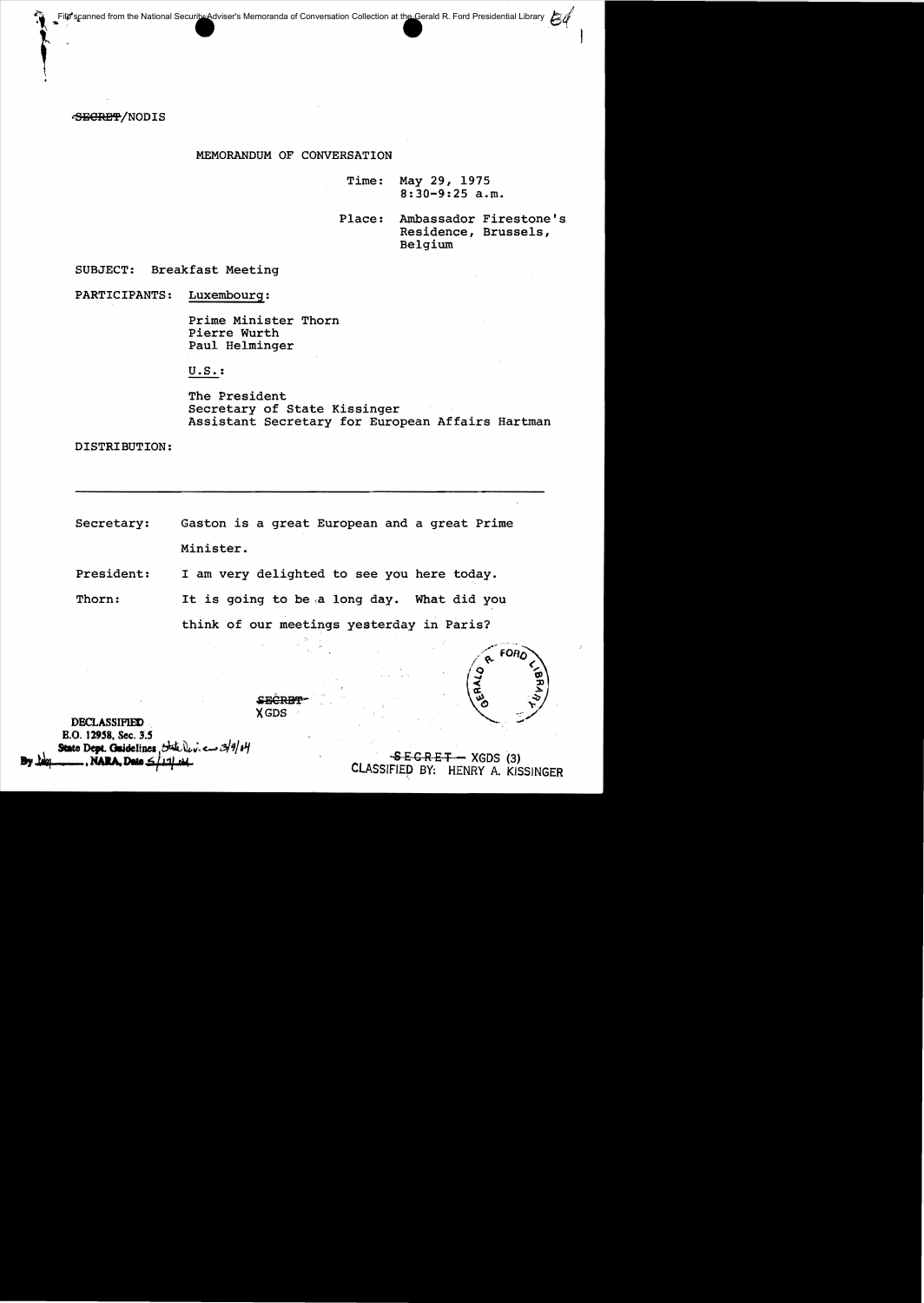secretary: I thought the atmosphere at the OECD meeting was very good.

Thorn: People seem convinced that the lEA has made good progress.

secretary: Yes, it was very positive.

Thorn: After Viet Nam there seems to be a reaction in Europe that people say that we must now stick together.

- Secretary: Mr. President, you see Gaston is about to run the whole world. He has a chance to become President of the UN General Assembly next fall and after that he will be the President of the European Community Council for six months beginning January **1.**
- President: Thorn: That sounds like you are going to be busy. I am afraid so, but the Secretary has told me the one thing I cannot do is to take his flat at the Waldorf the way the Algerians did last year.

SECRET/NODIS

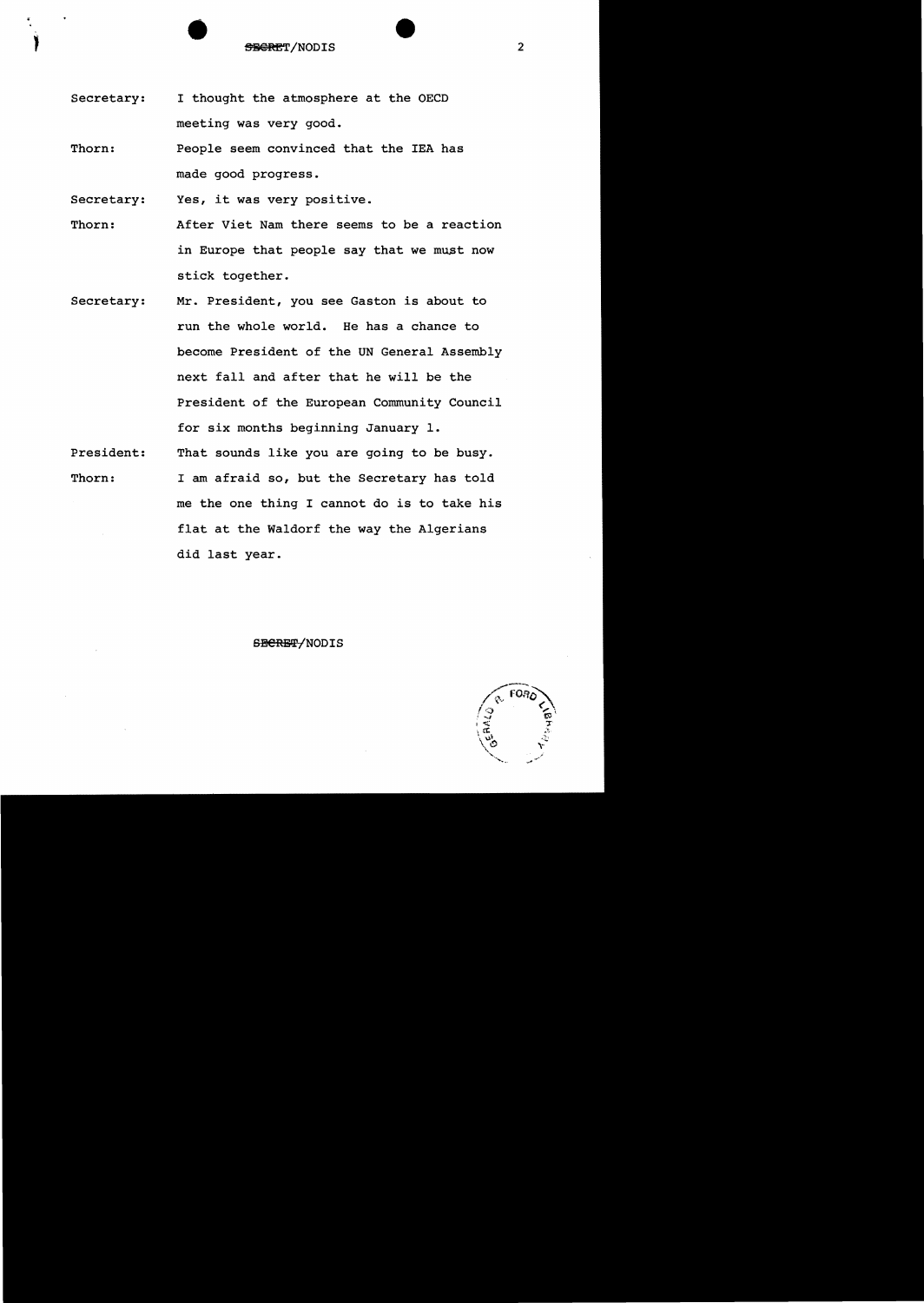- President: It must be a nice feeling to do all these jobs. You must have a big majority.
- Thorn: There are 31 votes for me and 28 in opposition but the opposition is spread among left and right parties and therefore it cannot bring my government down.
- President: We think that your becoming the President of the UNGA will be a fine thing. I know that it's not yet agreed. Thorn: We are going to have serious problems with South Africa

and Israel.

- Secretary: Yes, there is going to be a tendency to try to expel members.
- President: We were very unhappy with the rulings by last year's Algerian President.
- Thorn: Yes, they were contrary to both the letter and spirit of the UN Charter.
- secretary: On the question of membership in the UN, we can veto a move to expel South Africa or Israel, but the General Assembly can refuse to let them take their seats on a session by session vote.
- Wurth: This could mean the end of the UN.
- President: As I have been saying and I will say it again, this afternoon there should be no doubt about the determination of this Administration to support NATO. The mood in the Congress is now for strengthening NATO. We have been

<del>SBCRETY</del>/NODIS

 $\overline{3}$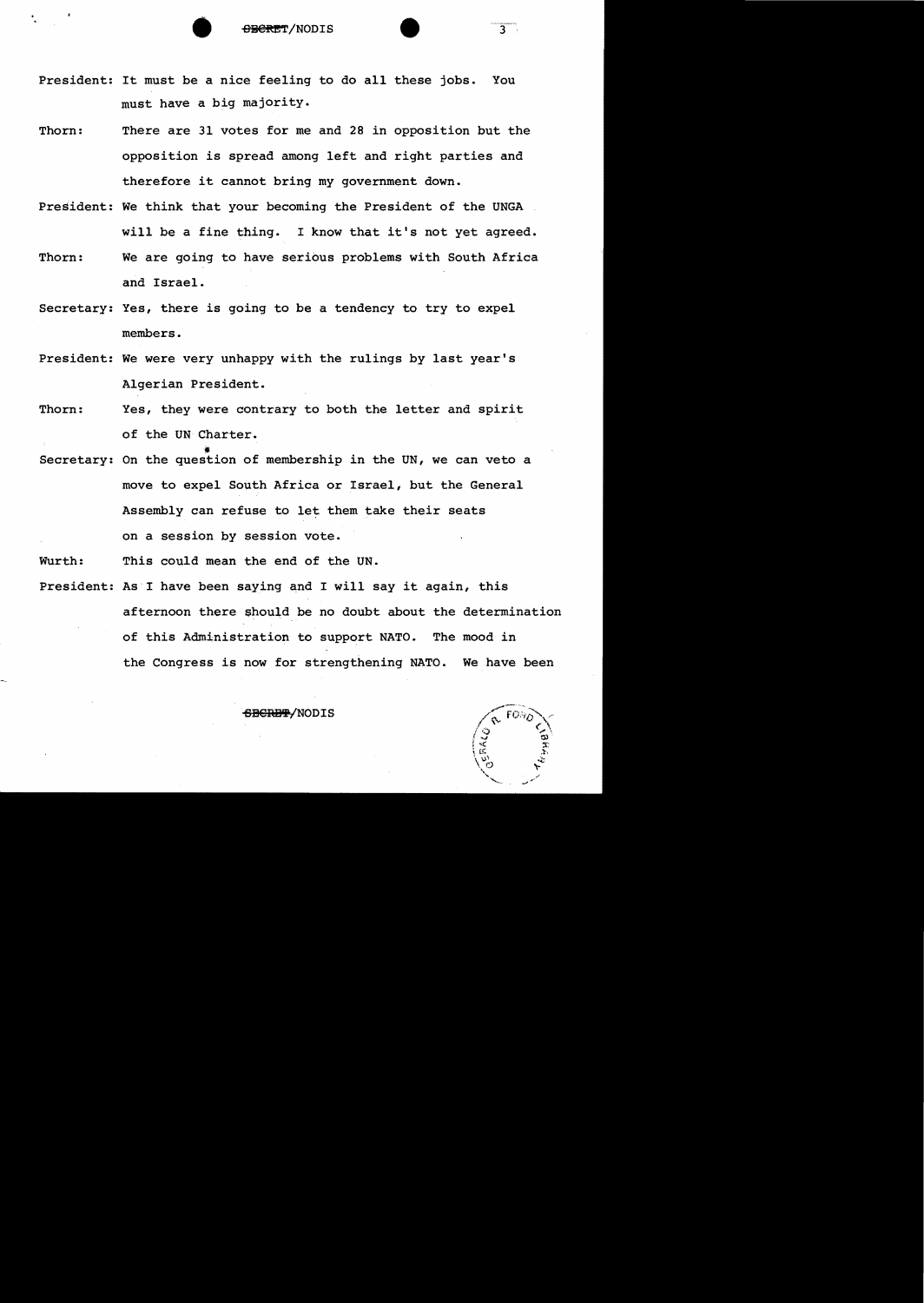• SEGRET/NODIS

through a traumatic period and in my opinion we have come out with the wrong result but after this period of uncertainty, I think there is a tendency now to develop

a good relationship with the Congress. This year there has been no Mansfield Resolution and recently there was a very good vote in the House against withdrawing 70,000 military personnel overseas. These words and actions are encouraging. Even the Secretary's Congressman- Tip O'Neill-- has now come out against unilateral withdrawals.

Secretary: Yes, He represents the district in which Harvard is located and he has always been against troops in Europe. Thorn: Some on our side, particularly during the Viet Nam war differed with your position but now people seem to be afraid and they don't want you to leave us. I think we should take advantage of this. move and reaffirm our commitment  $\overline{to}$  Europe's special relationship with the United States. Our relationship is not only dealing with security in the alliance. That is not positive enough. We need more content. We are after all, 2/3 of all the left democracies/in the world. We; have a high standard of living and we must be able to explain to the young that they have a future in a democratic system.

SEGRET/NODIS

 $\mathbf{4}$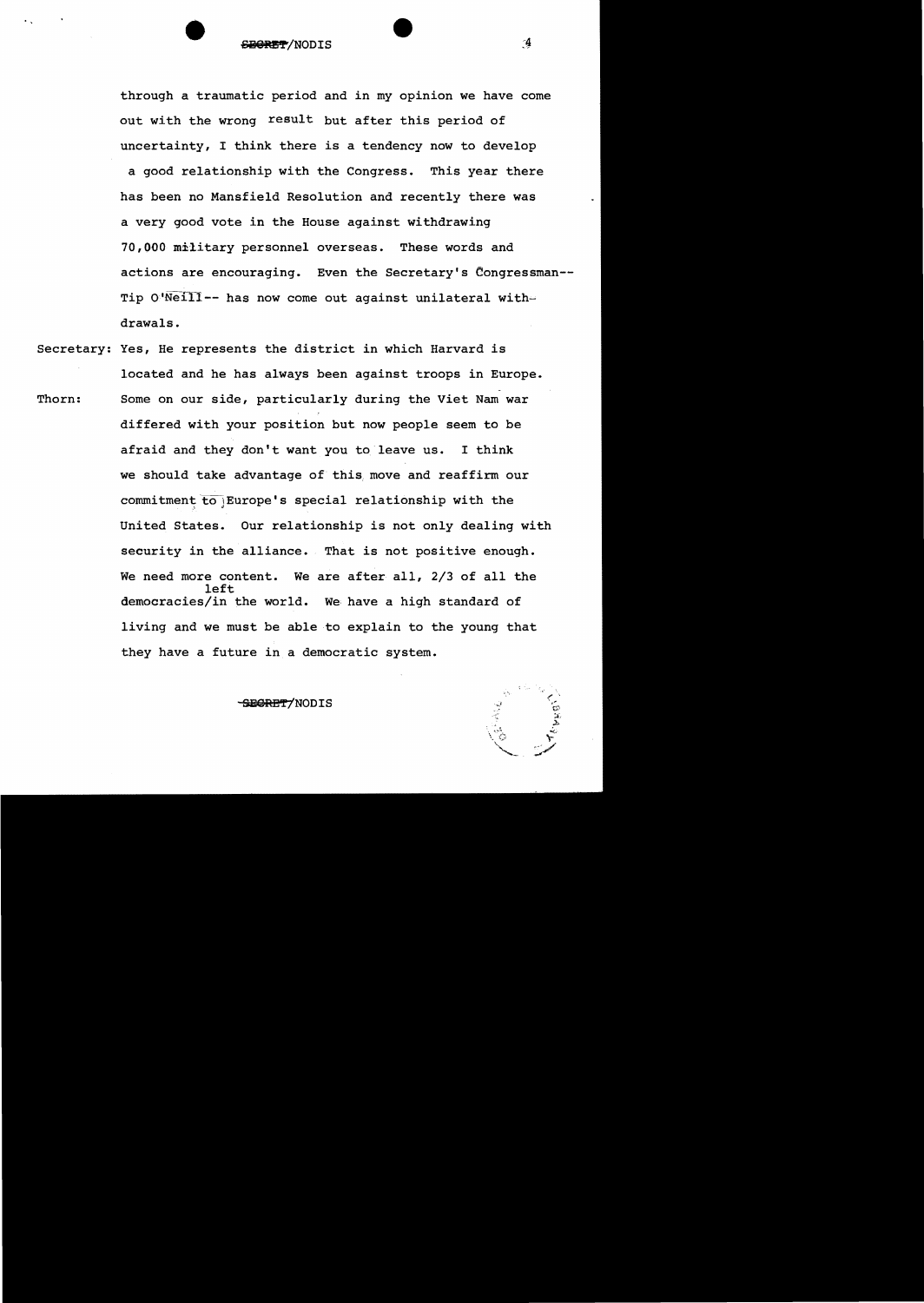Secretary: That is the sort of thinking the President will say in his speech today.

- Thorn: I hope that you will not over-estimate the economic problem. Our friend, Helmut Schmidt, seems very pessimistic. You have higher unemployment than we do but on the other hand you are less dependent on external factors because of your large internal market. Our system doesn't work if the international economy is not working. Our real problem and our opportunity is to show the next generation and the East that democracies can solve these problems.
- President: We have had to readjust our thinking about the economy. In September 1974 we had an economic summit and although many of the economists who attended now say that they gave different advice, in fact, they all put the emphasis on the inflation problem. Our rate Was running at about 13 percent but this was due mainly to increases in food and energy prices. No one was predicting a recession perhaps because they were not looking far enough ahead. We are now reaching 8.9 percent unemployment. This hits the young people very hard and particularly the blacks where unemployment is running at almost 40 percent. Even among white youth it may be as high as 20 percent. For graduating seniors there has been a 20 percent drop in job opportunities. But I believe that the trends are encouraging. Our rate of inflation is now down

5.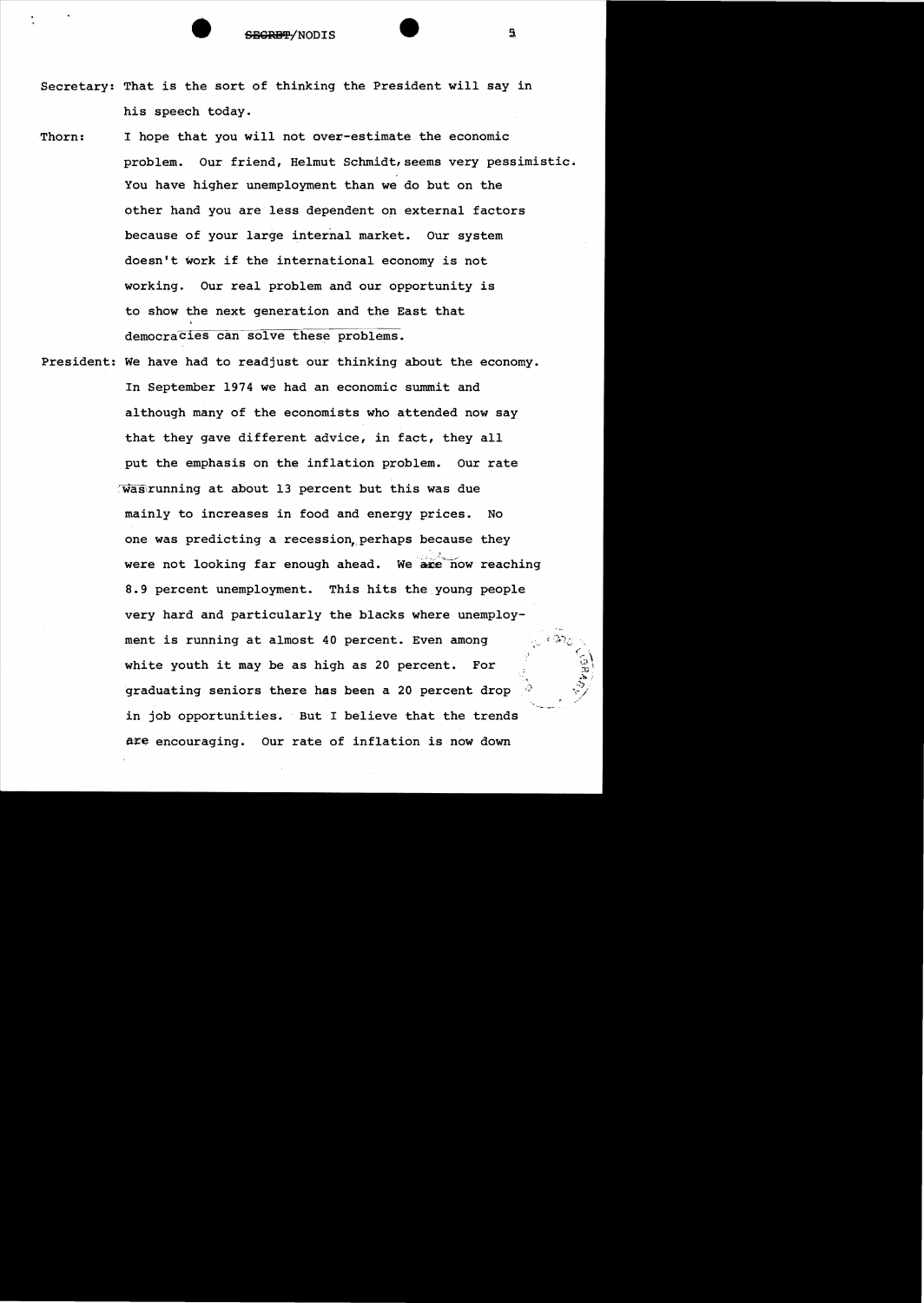# SBORET/NODIS

to 6 percent or half of what it was in September and October of last year. By the end of this year it should be down to 5 or 5 1/2 percent. Unfortunately I think our unemployment may go up to about 9 percent because there seems to be a lag when manufacturers use their work force for longer hours rather than hiring new employees. But I think the upturn will bring down unemployment very soon. Moreover, for the first time in 5 months total employment has risen., To sum up,3 months ago there were no indicators showing a better performance. Now increasing numbers of our indicators are showing that there is a slow upturn. I am still very concerned about Congressional authorization on spending. They have allowed too much spending. If this goes on in 18 months we could have another inflation problem despite my vetoes. We want to stimulate the economy but not to go wild.

Thorn: Inflation is still a serious problem.

Secretary: One of the difficulties is that there is no theory on inflation in our modern industrialized societies. All of the theory written in the past dealt with recession problems and how to cope with them.

#### <del>ECRET</del>/NODIS

6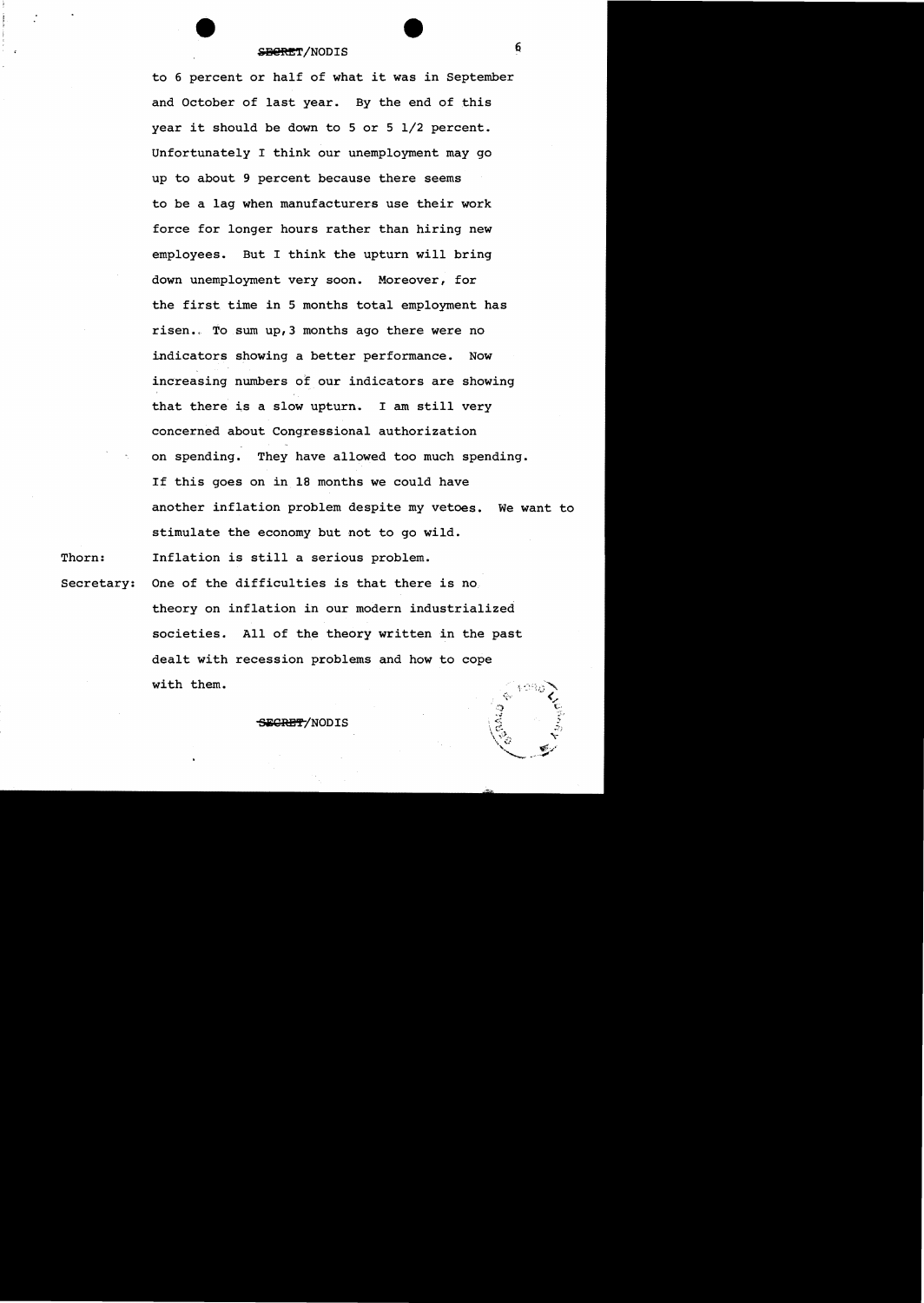- President: We have been encouraged by our agricultural performance. This year there was plenty of rain and very few drought conditions. We may not have as big a crop as last year in some areas but corn is up and winter wheat which is already 80 percent harvested will be at an all-time high. This will help our fight against inflation.
- Thorn: I am happy to hear that because Europe needs the stimulation of a healthy American economy. Secretary: Why don't you tell the President how you see

European and Atlantic problems.

Thorn: I do not see any incompatibility between our broader alliance and a unifying Europe. Some people seem to see dangers and fear that a choice has to be made between these two objectives. Part of the problem is that the French are not in the NATO organization and they are an important part of the EC integration. Some say that the Americans don't like this because they fear that the EC competes with NATO. I think that the question of US views is sometimes used by Europeans as an alibi when they don't want to  $\mathbb{R}^n \xrightarrow{t \sim \infty} \mathbb{R}$  $\sqrt{\mathsf{e}}$  . The  $\mathsf{e}_i$ reach a European decision. They say it would  $\langle \, \zeta_2 \, \rangle \quad \langle \, \zeta \, \rangle$ hurt the US when in reality they don't want to  $\setminus$  make the decision for other reasons. We consult

 $\overline{7}$ 

-SECRET/NODIS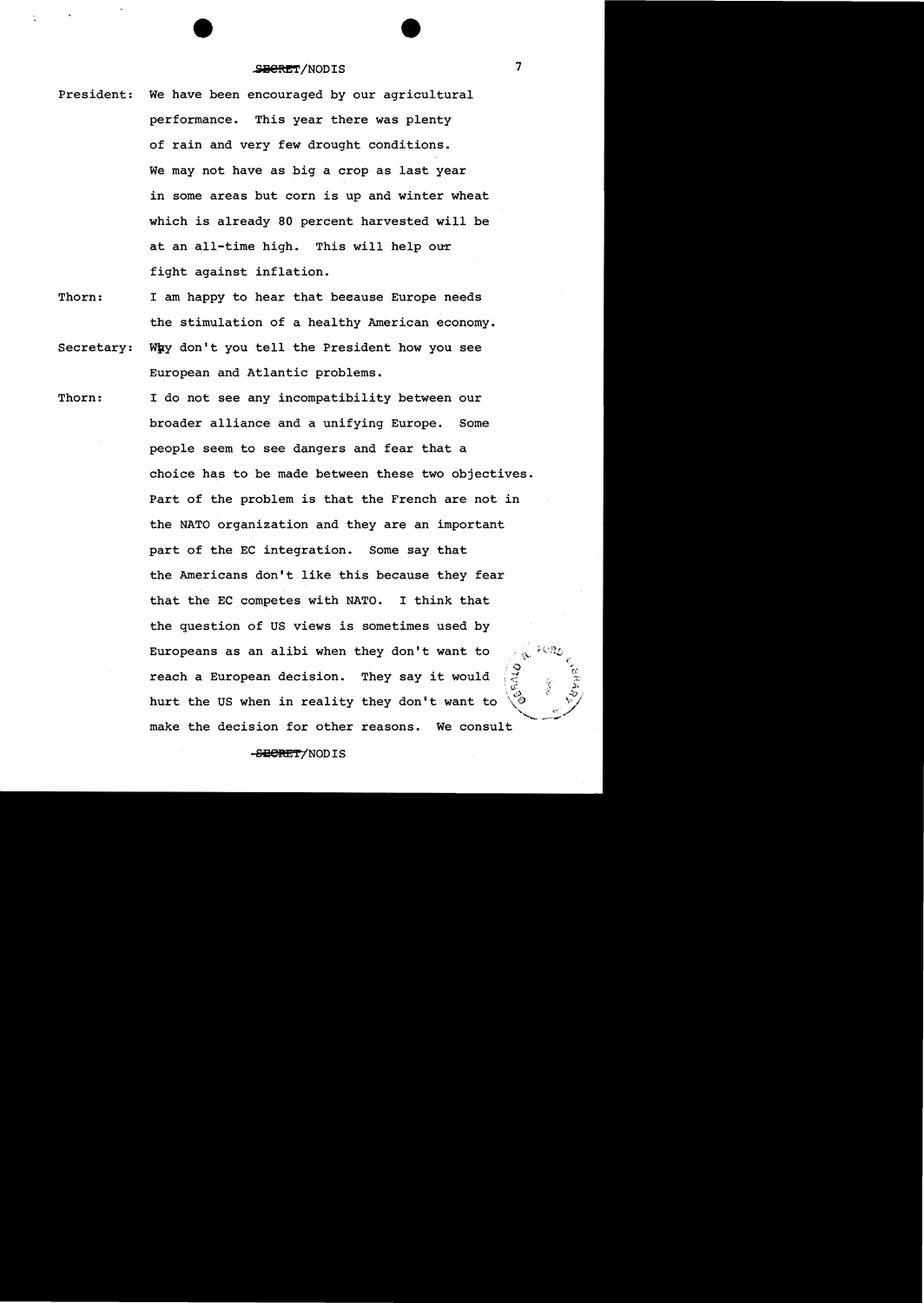# -SEGRET/NODIS

with the United States officially and unofficially. Of course there are proand anti-US forces within Europe. We also have some disturbing trends in The Netherlands and Denmark where the socialists seem to be moving in a neutralist direction. You see a certain amount of that in Belgium too. The French are very anxious to bring more of the Mediterranean countries into Europe because they feel that their influence will be increased by the support of countries like Greece and Spain.

Secretary: We would accept that because it would be better for countries like Spain to have a closer connection with Europe and for the Greeks too. Thorn: Schmidt told me that he would never allow the Greeks in because it would completely upset the Community but Genscher tells me that when Caramanlis visited Bonn Schmidt did not take a hard line with him. I have also found out that Chirac told Caramanlis that they should come into the Common Market and get away from American domination. I fear that enlarging the Community would dilute it and it would remain just a customs union. By the end of the year we are going to have a report from Tindemans on the future of the Community and I will press him

8,

**TO**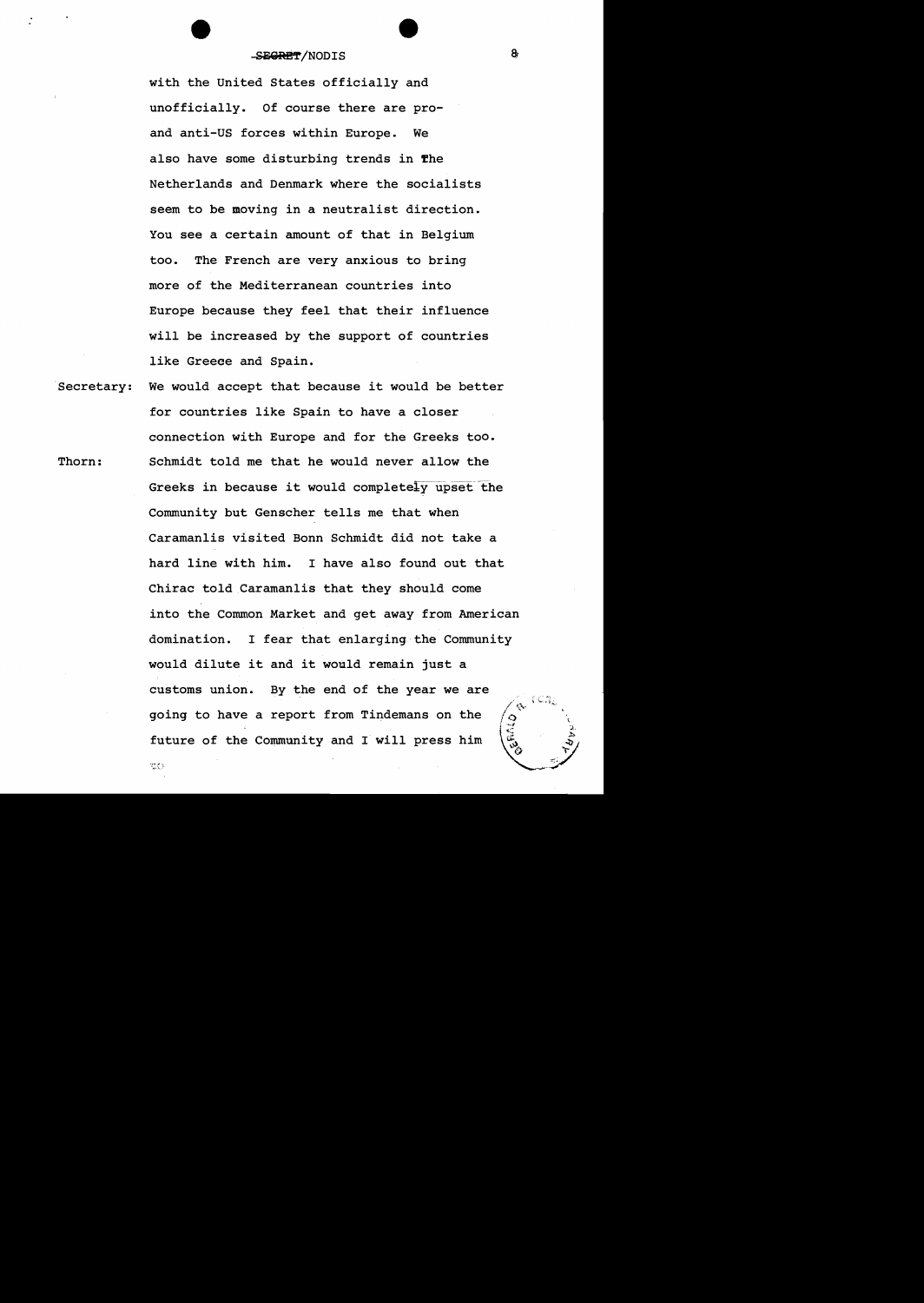'.

to say that both the Alliance and Europe are possible. It is fundamental to have more European integration and that will make the Alliance stronger. I am also deeply disturbed about the evolution of Germany. I think that they are moving away from the firm connection we had established tying them to Europe.

Secretary: Schmidt is the best leader they couid have but you are right there are disturbing trends. For example these terrorist gangs seem to combine German qualities of romanticism and discipline. You don't find the same phenomenon in France and Belgium. The Germans have a tendency to go to extremes but Schmidt is an outstanding leader; he is a socialist really only by chance because he entered politics in Hamburg and realized that he could only be elected there if he was a socialist.

Thorn: We know the problems of Germany very well in my country and we speak their language. Brandt told us that we have three to five years left to anchor Germany in a larger democratic Europe. Secretary: We also have to worry about East Germany. President: Yes, I have been wondering about that. Secretary: They are disciplined Stalinists and they have the strongest economy in Eastern Europe.

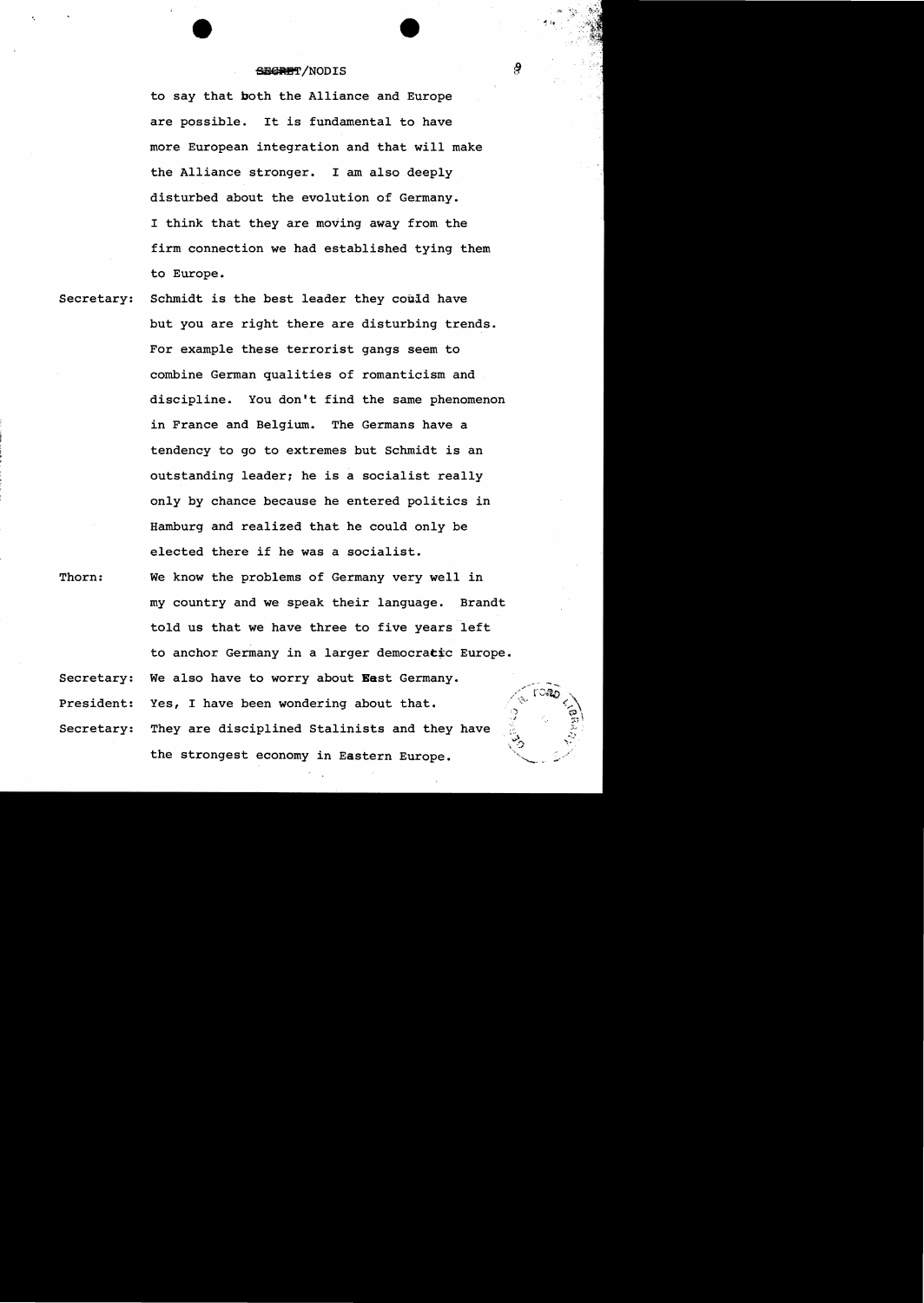There could be an appeal at some later date to West Germans on a nationalist basis.

Thorn: That is what the Poles fear and that is why they want to keep the Soviet Union and the United States involved in Europe. But for the moment the FRG is stable and it has a strong economy and military force. Other leaders in Germany are not as strong.

President: What do you think of the CDU leaders?

- Thorn: Kohl is not really very strong and Strauss has too many handicaps.
- Secretary: Schmidt is as I said deceptive;the majority in his party are much more to the left. If he goes Brandt is even already more to the left. You could have a neutralization and growth of nationalism and a general softening. In the CDU Kohl is not a leader.
- President: Will Genscher gain strength and become more of a factor?
- Thorn: As you know I like his party because I am a Liberal. The strength of the FDP helps to keep the socialists in" the middle of the road. They use the necessity of governing with Genscher as an alibi not to accept policies of the left.



SECRET/NODIS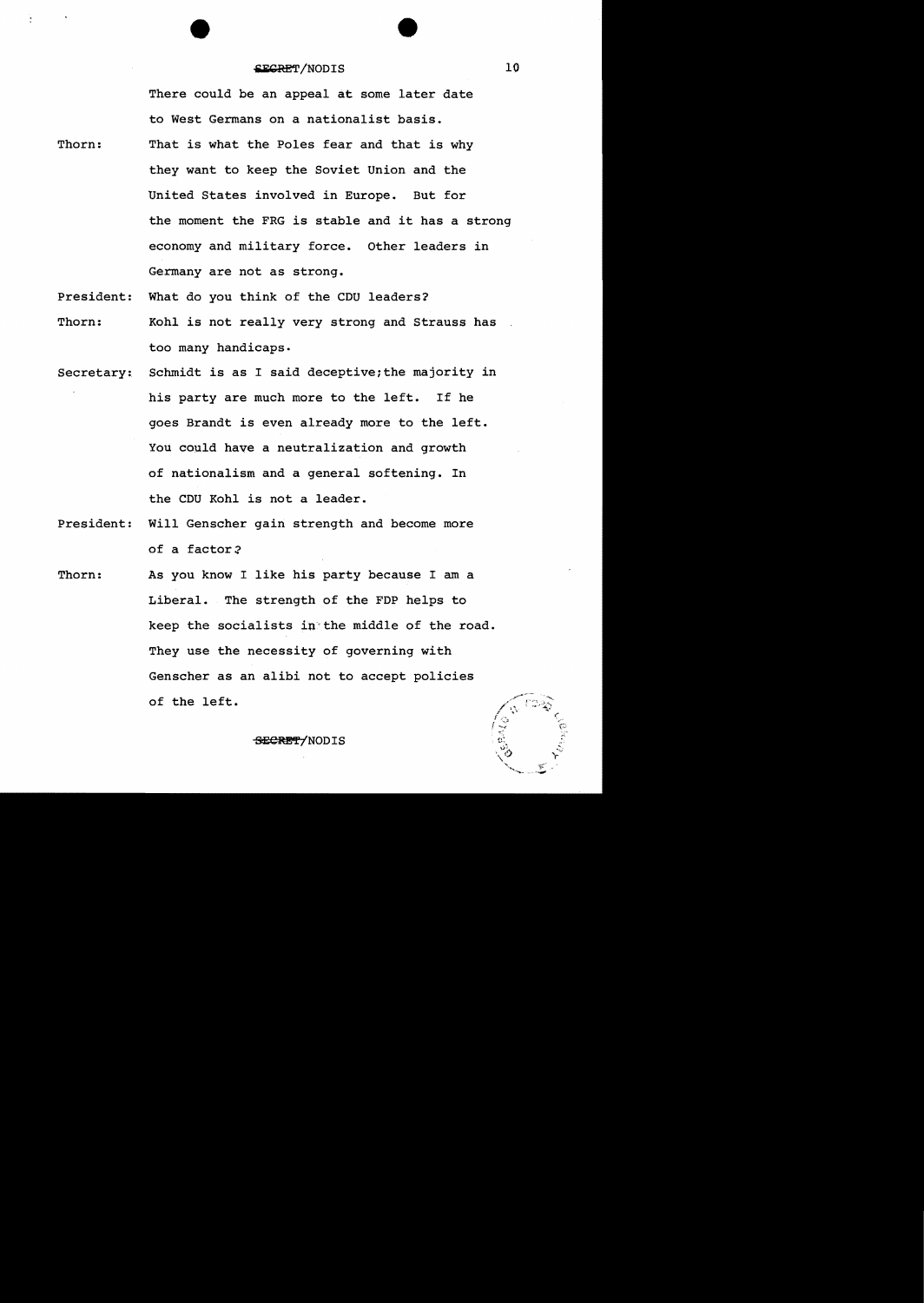Secretary: And Genscher is tough too.

Thorn: To avoid these dangers with respect to Germany, it is very important that the European Community continue to grow and that we not just rely on the broader alliance. Germany still needs its anchor to the West just as we said 30 years ago. President: Can we talk a little bit about Portugal?

> I read somewhere this morning that the AFM is thinking of giving back the paper to the socialists. Do you think that Soares has a chance of coming back in? In the long run, unless some steps are taken, I think the trends in Portugal are very bad and there will be an. adverse impact on NATO. To have the communists in the Alliance changes the whole character of the Alliance. It is a paradox that the Alliance was created to meet the challenges from the East and as those challenges seem less great the barriers to communists in governments in Western Europe are reduced. We don't like the trends in Portugal and think that they will have a bad effect elsewhere in Europe but we have no answer on what to do about it.

> > SECRET/NODIS

14

'J  $\sim$ -f' -:-~?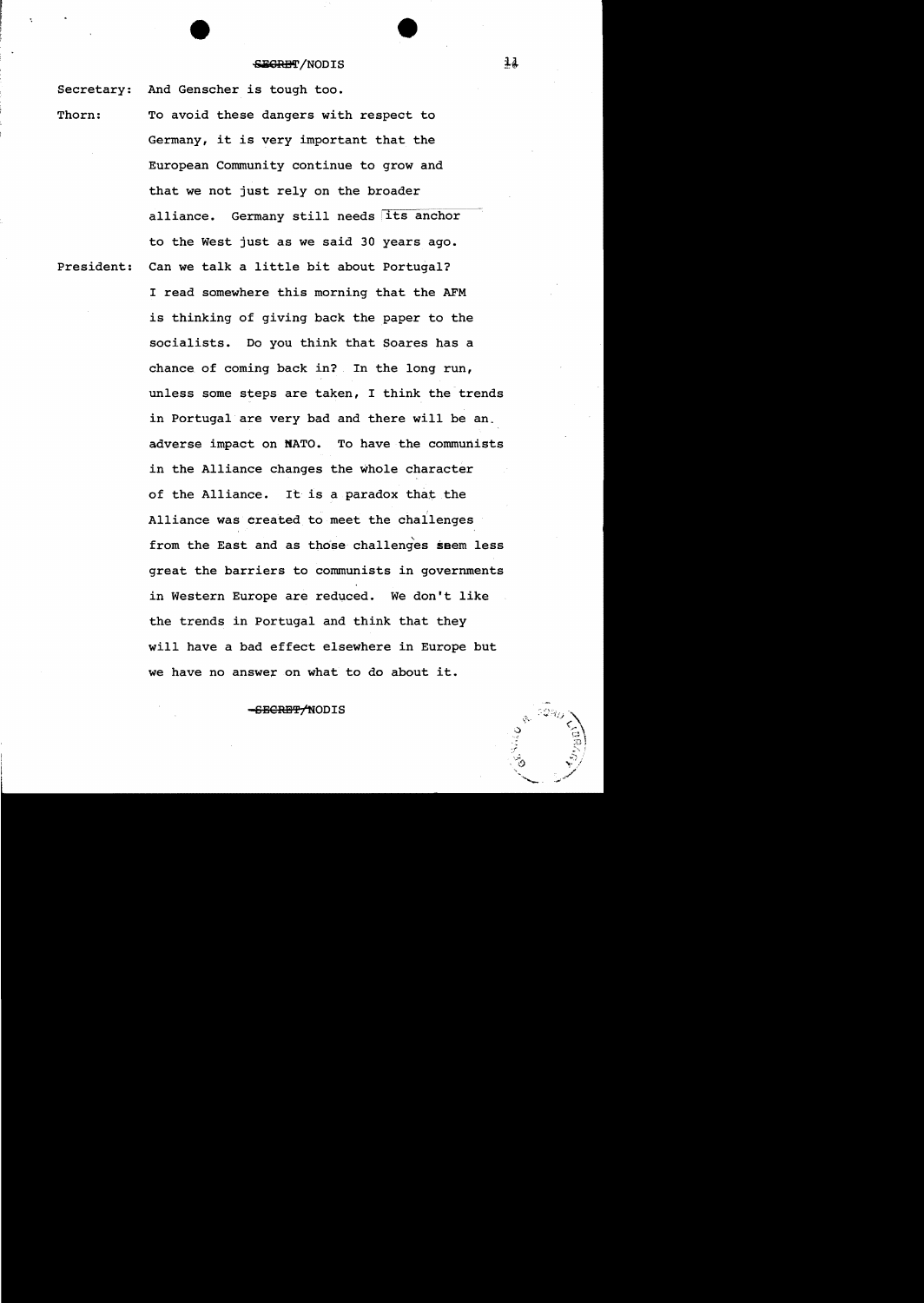# 5FCRET/NODIS 12

Thorn: I agree with you that the trend is bad. I come from a small country and therefore I do not have the information that you do but I have a feeling which is different in the sense that while I hate the trend I do not believe the situation is irreversible. If we turn our backs on the AFM and the political parties we may lose the chance of helping the moderates. I still think there is a chance to influence these young military officers. I think that they are not necessarily communists but they admire the order of the communists. Once in power we may find a way of separating them from the communists. This is the view of my friends and particularly people like Genscher.

- President: We were pleased with the results of the referendum but it seems to have little impact on the way things are run in Portugal. Soares has strength and we don't think the people want communism.
- Thorn: There is a truism that if the communists can get more than 15 percent 6f the vote in any country and the opposition is split among two or three parties, they can take over.

## <del>CRET/</del>NODIS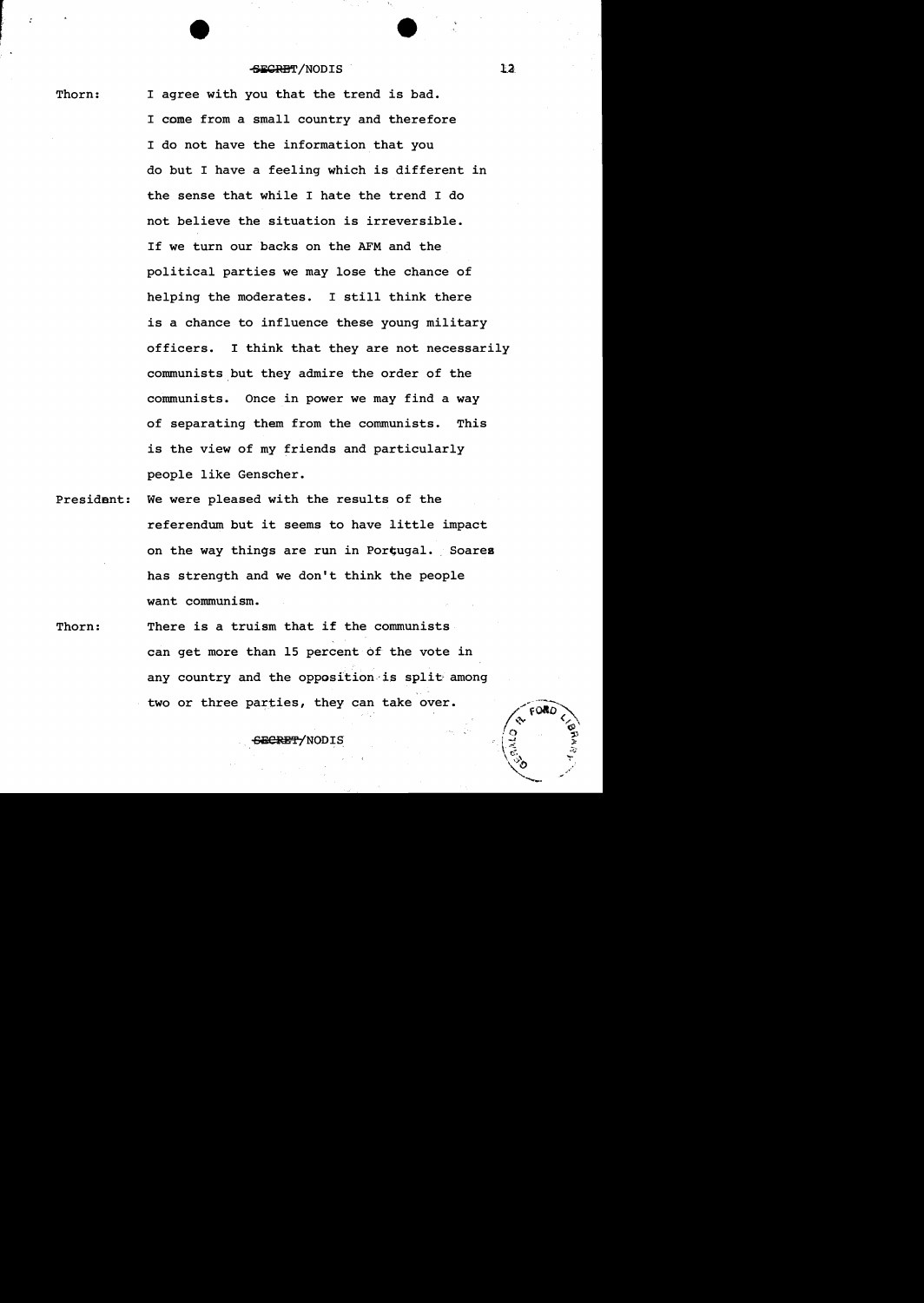## §@Ml'f/NODIS .13

Secretary: That is one of the questions  $-$ - whether the communists will take over. The other question is what the Alliance will be like if one of its members has ah Algerian-type be foreign policy. What will/the impact on Italy and other places. The irony is thatno one would be thinking of giving aid to Portugal if it had a Christian Democratic government -- it is only because of the communist challenge.

- Thorn: That is one of the weaknesses of our system. But I agree it is a danger to have Portugal sitting at the table in NATO. Do you think that Goncalves is a communist?
- Secretary: We have no proof. Early on I had a report that he was but since then we have received no confirmation. Every decision they take seems to move in the direction of the communists. Look at the control of the media.

Thorn: What should we do?

Secretary: The question I am unable to answer is how giving aid to the radicals will somehow strengthen the moderates. Also, why does Europe think that embracing Portugal helps the moderates but they refuse to do the same thing in Spain?

## -SEGRBT/NODIS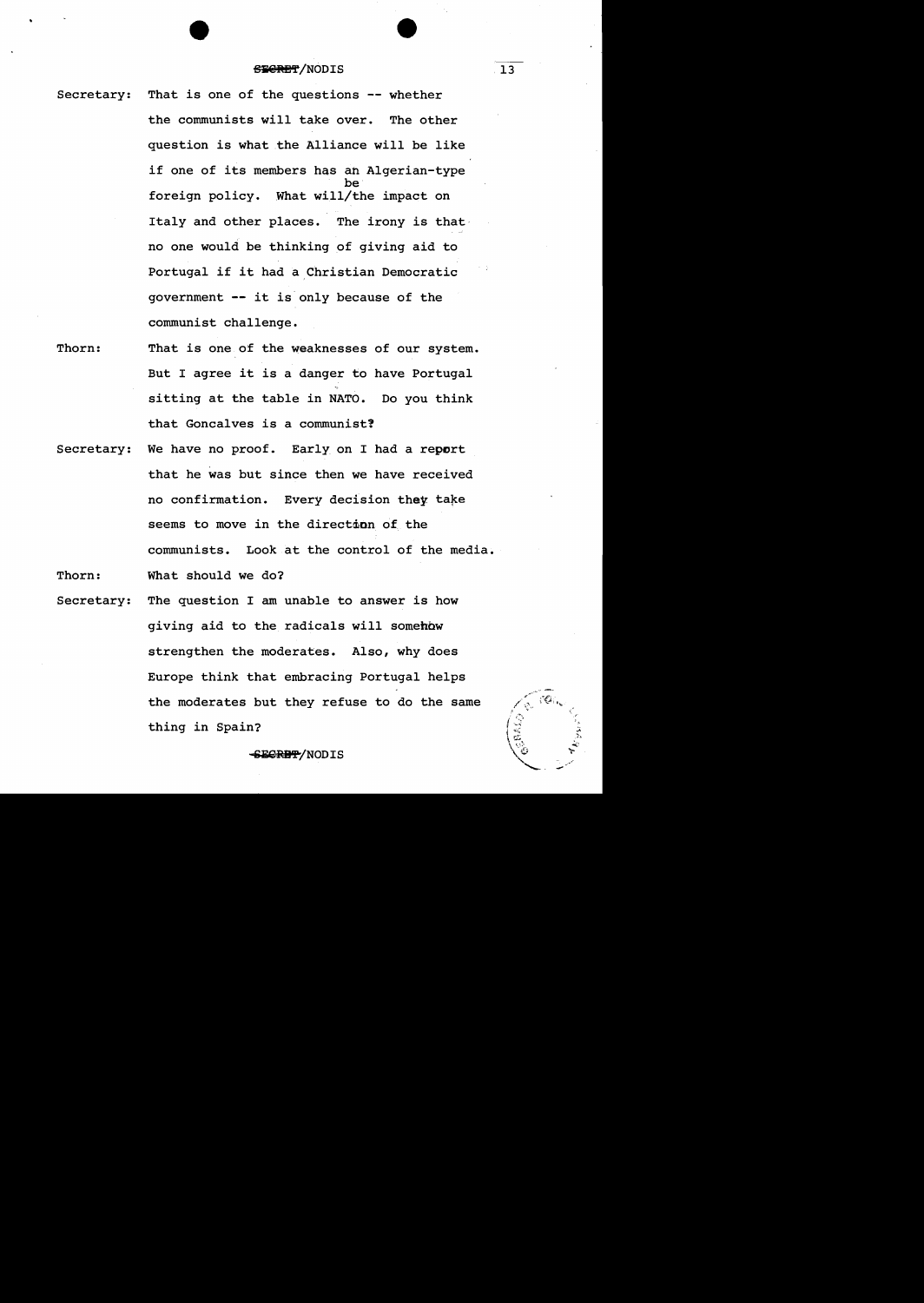- 'Jhorn: Spain is a very special political case in Europe because of the history.
- President: I am going to Spain and I will stress the importance of our bilateral defense arrangements and the contribution they make to the defense of the Mediterranean and the West. There are of course strong elements in the United States that don't like Franco but his regime should not last much longer. We have to show that there is an appreciation for the role Spain is playing in order to continue to get our military facilities. It is important, Mr. Prime Minister, that we try to keep in contact with Spanish leaders otherwise we may have a situation develop as it is in Portugal. Henry, are we meeting with those people?
- Secretary: No, they felt it was wrong for a head of state to do so.
- President: This is a slow step-by-step process but Spain could move in a democratic direction.
- Secretary: If Europe is right on Portggal they ought to do the same thing in Spain. There is one concrete suggestion that I talked to Cortina about. He admits that they cannot get into NATO but he wants some recognition. that the

-SECRET/NODIS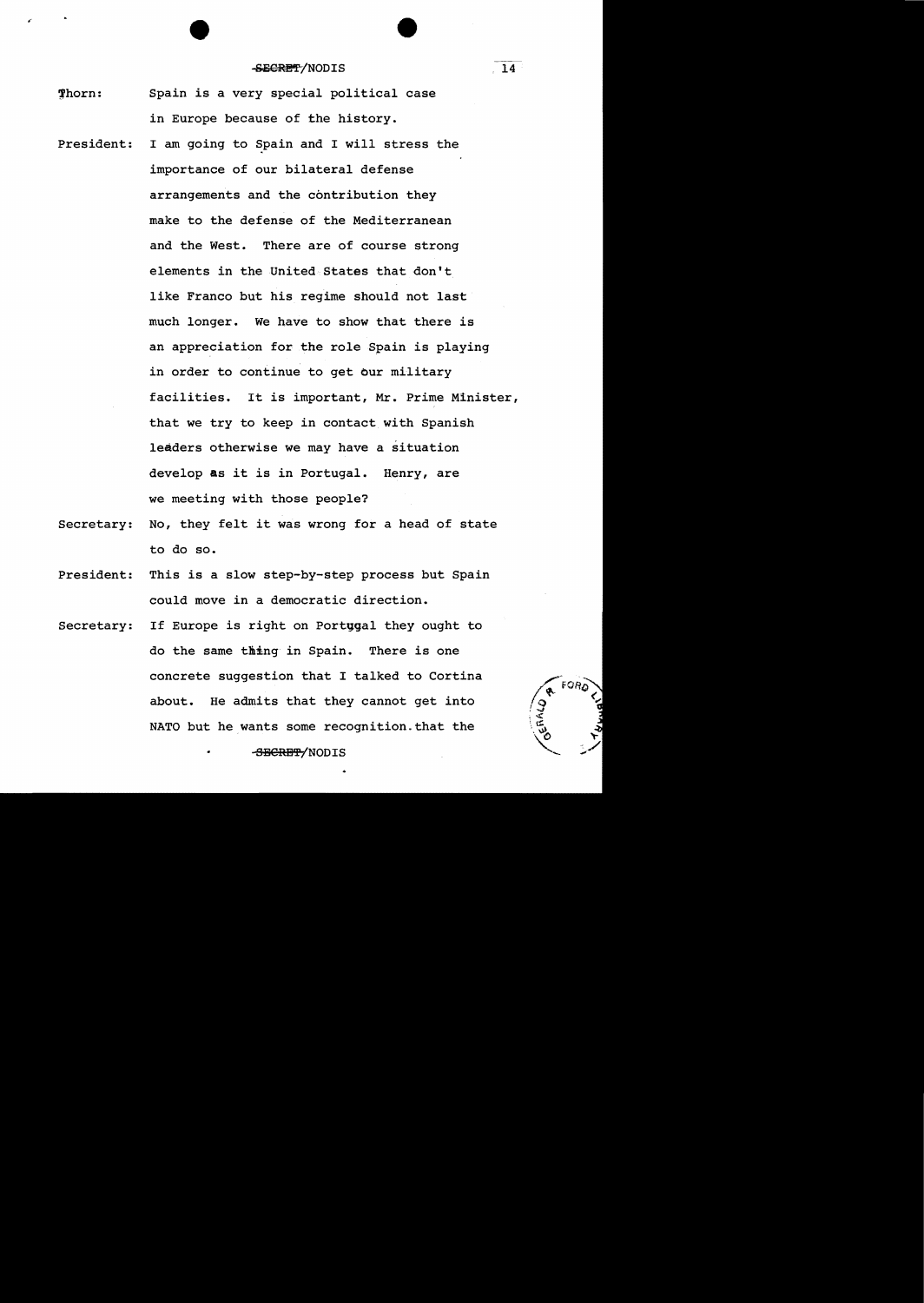NATO uses of our bases serve Western defense purposes. He would like an American statement on behalf of our NATO allies recognizing the value of our bilateral defense relations.

- Thorn: Cortina talked to us about that and he seems to want Europe to acknowledge this US statement.
- secretary: That was not quite clear in our conversation. If we do not reach agreement all of the NATOrelated facilities including our submarines and the gunnery ranges would have to be removed.
- Thorn: This was discussed in Paris with me, the Belgians, Norwegians and Dutch. But I don't think it will go very far. Strangely enough the Italians gave a firm no. Rumor said that the Alliance should not give the impression that it is dealing with Spain.
- Secretary: I just do not understand this. There is nothing in the Spanish situation that is imitatable elsewhere in Europe whereas the Portuguese problem could be repeated in Italy and elsewhere.
- Thorn: I would like to start the process of contacts with Spain.

SECRET/NODIS

 $15^{-}$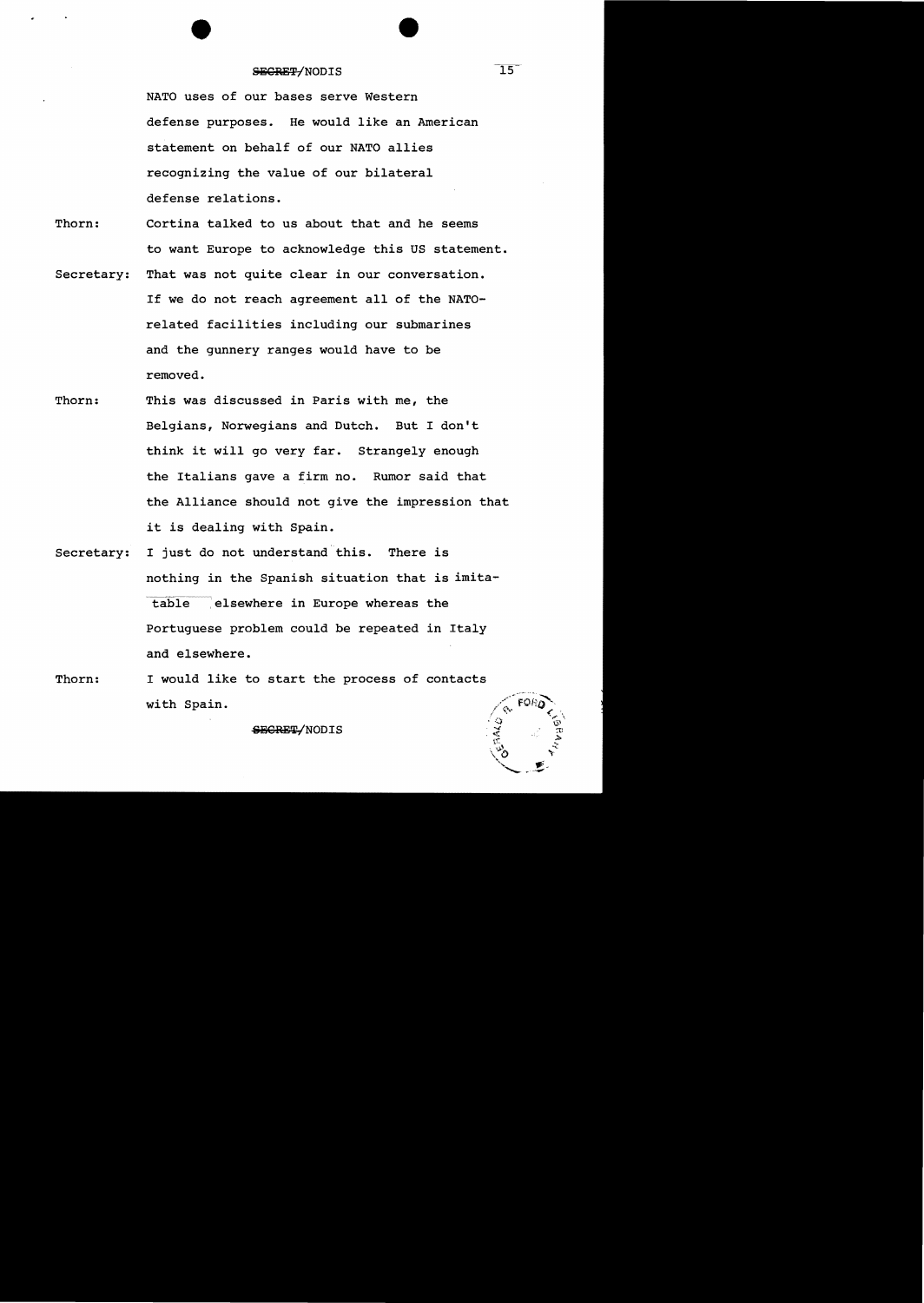## SBeRE'f'/NODIS

- President: This could be very helpful because otherwise in two years' time there might be something that was less acceptable.
- Thorn: The situation in Spain is not stable. Spanish history is full of quarrels.
- Secretary: Yes, these alternated between anarchy and autocracy.
- Thorn: I don't think it is asking too much to bring them closer. They have very great qualities and very bad qualities. They asked us to help support a liberal party but do you know that they have seven liberal parties.
- President: Can we talk a little bit about CSCE and MBFR? Thorn: The question is how to wind up the CSCE meeting. First Brezhnev wanted it earlier and frankly, as far as the Europeans are concerned, if you and the Soviets are ready so are we.
- Secretary: We do not want to be in a position where the Europeans accuse us of giving in.
- Thorn: Chirac told me that he had been shown a document by the Soviets proving that the Americans had accepted in Vladivostok to have an early summit meeting.
- Secretary: That is preposterous. We carefully avoided going further than the agreed formula that if the results justified we would be prepared

 $16$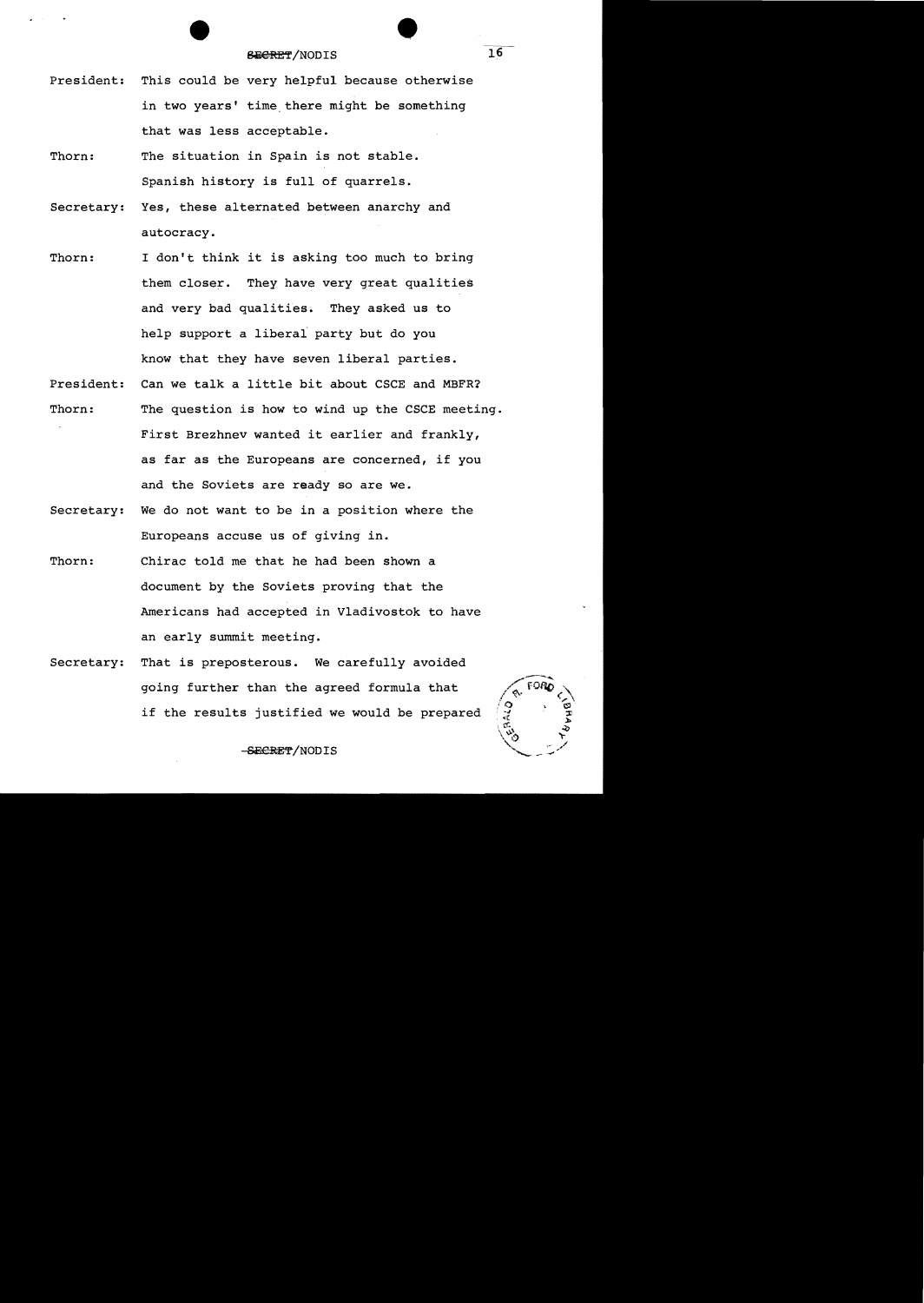to go to the summit. The President sat through an intermidable discussion and refused to accept a time for the summit. Two weeks later we were amazed to hear that the French had agreed to the June 30 date.

Thorn: Either Chirac is a liar or Brezhnev showed him a false document.

secretary: We discussed all of this at Martinique.

But when do you think a summit could take place? Thorn: If the Soviets make some concessions possibly by September.

- Secretary: If they make maximum concessions in the next week I suppose it is still possible in July but we should tell them that we aee not prepared to make any more concessions and that it is up to the Soviets. We have moved 80 percent of the way. I saw a cable that said that there had been some movement in Geneva.
- President: On MBFR the talks seem to be stalemated. We had thought it might be possible to get some US-Soviet reductions but apparently our proposal won't fly. Therefore we are thinking of beginning some consultations on including a nuclear in order to get a common ceiling and some withdrawal of Soviet armor.

•